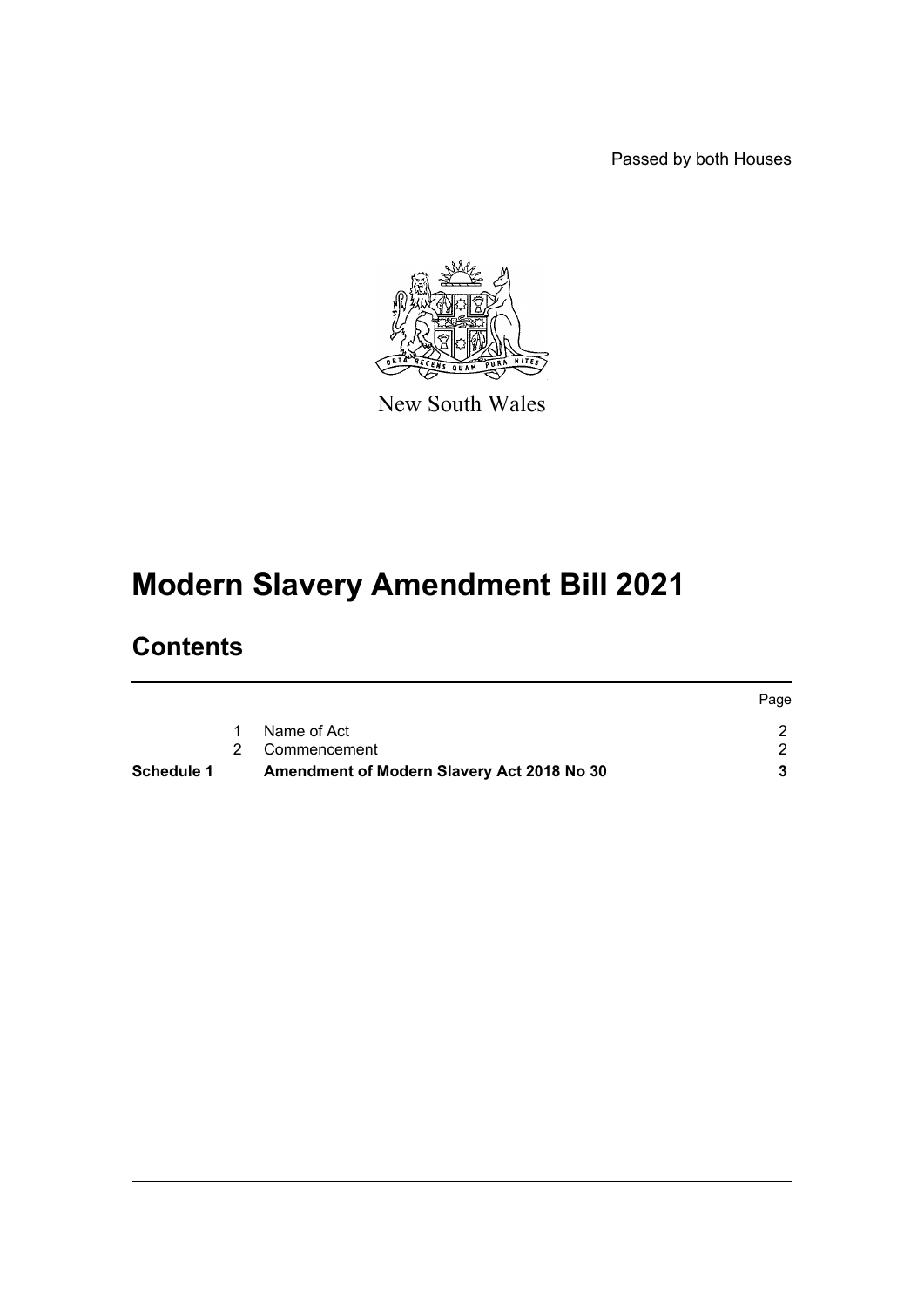*I certify that this PUBLIC BILL, which originated in the LEGISLATIVE COUNCIL, has finally passed the LEGISLATIVE COUNCIL and the LEGISLATIVE ASSEMBLY of NEW SOUTH WALES.*

*Legislative Council 2021* *Clerk of the Parliaments*



New South Wales

# **Modern Slavery Amendment Bill 2021**

Act No , 2021

An Act to amend the *Modern Slavery Act 2018* to make further provision with respect to slavery, slavery-like practices and human trafficking; and for other purposes.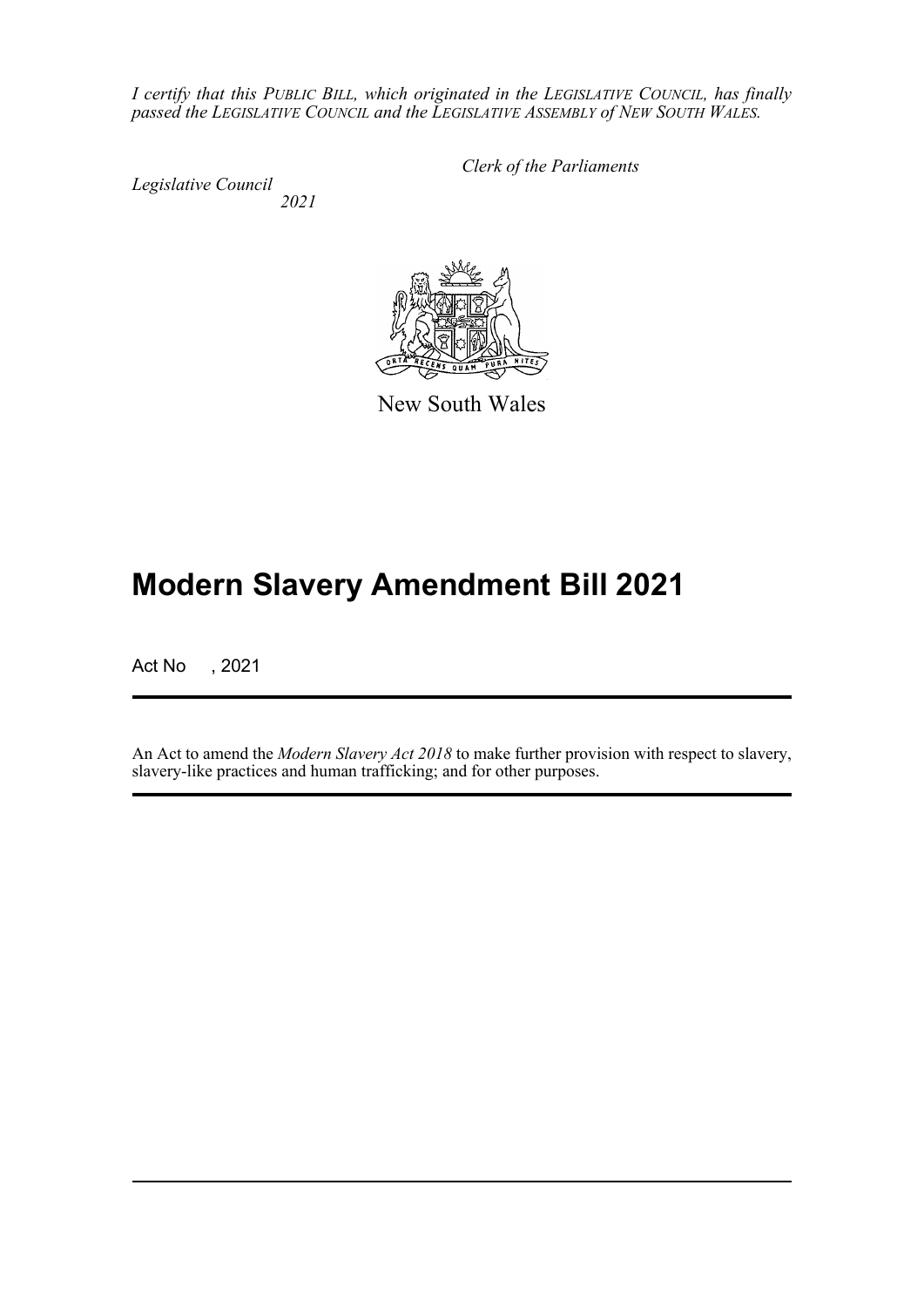# <span id="page-2-0"></span>**The Legislature of New South Wales enacts—**

## **1 Name of Act**

This Act is the *Modern Slavery Amendment Act 2021*.

## <span id="page-2-1"></span>**2 Commencement**

This Act commences on the date of assent to this Act.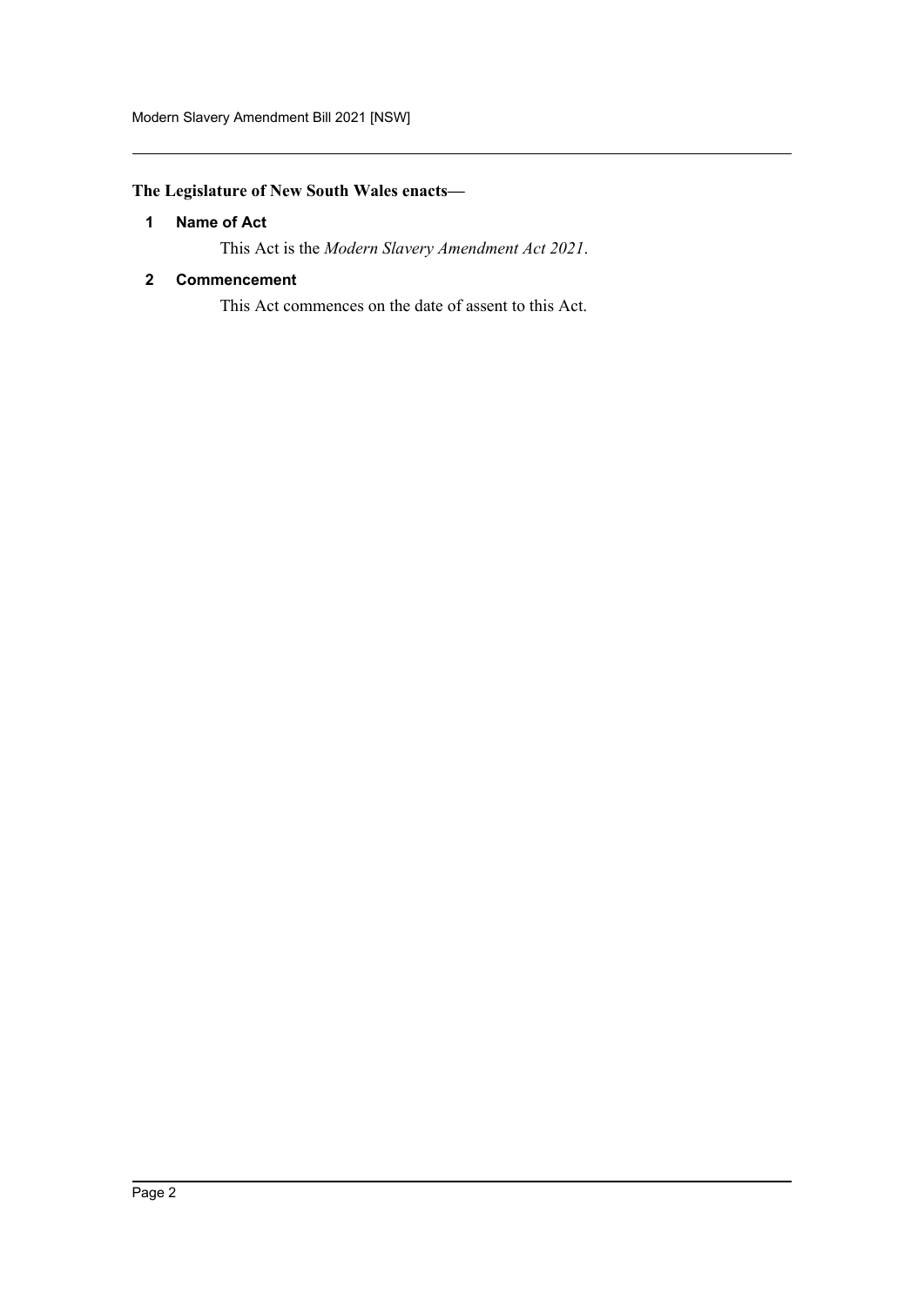# <span id="page-3-0"></span>**Schedule 1 Amendment of Modern Slavery Act 2018 No 30**

## **[1] Section 2 Commencement**

Omit "commences on a day or days to be appointed by proclamation".

Insert instead "commences on 1 January 2022".

## **[2] Section 3 Objects of Act**

Omit "and commercial organisations" from section 3(h).

## **[3] Section 3(j)**

Insert "or encourage another person to use a digital platform to deal with child abuse material" after "child abuse material".

## **[4] Section 3(k)**

Insert after section 3(j)—

(k) to provide for education, training and guidance about identifying and addressing modern slavery taking place within supply chains of organisations.

## **[5] Section 5 Definitions**

Omit section 5(1), definition of *government agency*, paragraphs (c) and (d).

## **[6] Section 5(1), definition of "modern slavery", paragraph (b)**

Omit "government agencies or non-government agencies". Insert instead "organisations".

**[7] Section 5(1), definition of "modern slavery offence", paragraphs (a) and (b)** Omit "listed" wherever occurring. Insert instead "described".

## **[8] Section 5(1), definition of "modern slavery offence", paragraph (c)**

Omit the paragraph. Insert instead—

- (c) conduct engaged in elsewhere than in New South Wales that, if it occurred in New South Wales, would constitute a modern slavery offence under paragraph (a) or (b).
- **[9] Section 5(1), definitions of "modern slavery risk order" and "non-government agency"**

Omit the definitions.

## **[10] Section 5(1)**

Insert in alphabetical order—

*organisation* includes a government agency and a commercial organisation.

## **[11] Section 5(3)**

Insert after section 5(2)—

(3) A reference in this Act to a government agency of the State is a reference to a government agency other than a public or local authority constituted by an Act of another jurisdiction.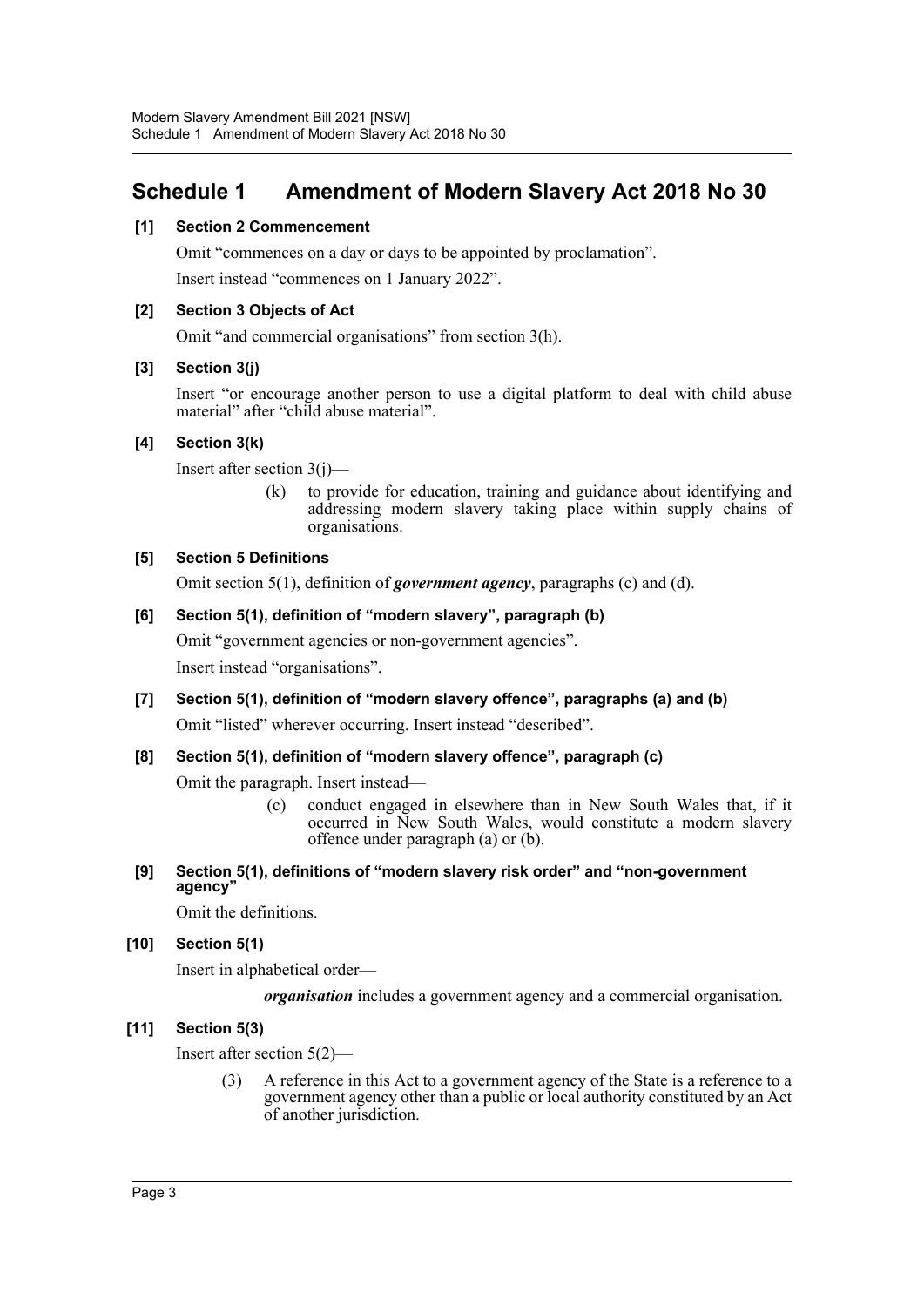## **[12] Sections 6–6F**

Omit section 6. Insert instead—

#### **6 Appointment of Anti-slavery Commissioner**

- (1) The Governor may appoint an Anti-slavery Commissioner.
- (2) The Commissioner holds office for the term, not exceeding 5 years, specified in the instrument of appointment, but is eligible for re-appointment.
- (3) A person is not eligible to be appointed for more than 2 terms of office as Commissioner, whether or not consecutive terms.
- (4) The office of Commissioner is a full-time office and the holder of the office is required to hold it on that basis, except to the extent permitted by the Minister.

#### **6A Employment and remuneration**

- (1) The employment of the Commissioner is, subject to this Act, to be governed by a contract of employment between the Commissioner and the Minister.
- (2) The following provisions of, or made under, the *Government Sector Employment Act 2013* relating to the employment of Public Service senior executives apply to the Commissioner, but in the application of those provisions a reference to the employer of a Public Service senior executive is to be read as a reference to the Minister—
	- (a) provisions relating to the band in which an executive is to be employed,
	- (b) provisions relating to the contract of employment of an executive,
	- (c) provisions relating to the remuneration, employment benefits and allowances of an executive.
- (3) The office of Commissioner is a statutory office and the provisions of the *Government Sector Employment Act 2013* relating to the employment of Public Service employees do not apply to that office, except as provided by this section.

#### **6B Vacancy in office**

- (1) The office of Commissioner becomes vacant if the Commissioner—
	- (a) dies, or
	- (b) completes a term of office and is not re-appointed, or
	- (c) resigns the office by instrument in writing addressed to the Minister, or
	- (d) is removed from office by the Governor under section 6C, or
	- (e) becomes bankrupt, applies to take the benefit of any law for the relief of bankrupt or insolvent debtors, compounds with the Commissioner's creditors or makes an assignment of the Commissioner's remuneration for their benefit, or
	- (f) becomes a mentally incapacitated person, or
	- (g) is convicted in New South Wales of an offence that is punishable by imprisonment for 12 months or more or is convicted elsewhere than in New South Wales of an offence that, if committed in New South Wales, would be an offence so punishable, or
	- (h) is imprisoned in respect of a conviction for an offence punishable in New South Wales by imprisonment or for an offence committed elsewhere than in New South Wales that, if committed in New South Wales, would be an offence so punishable.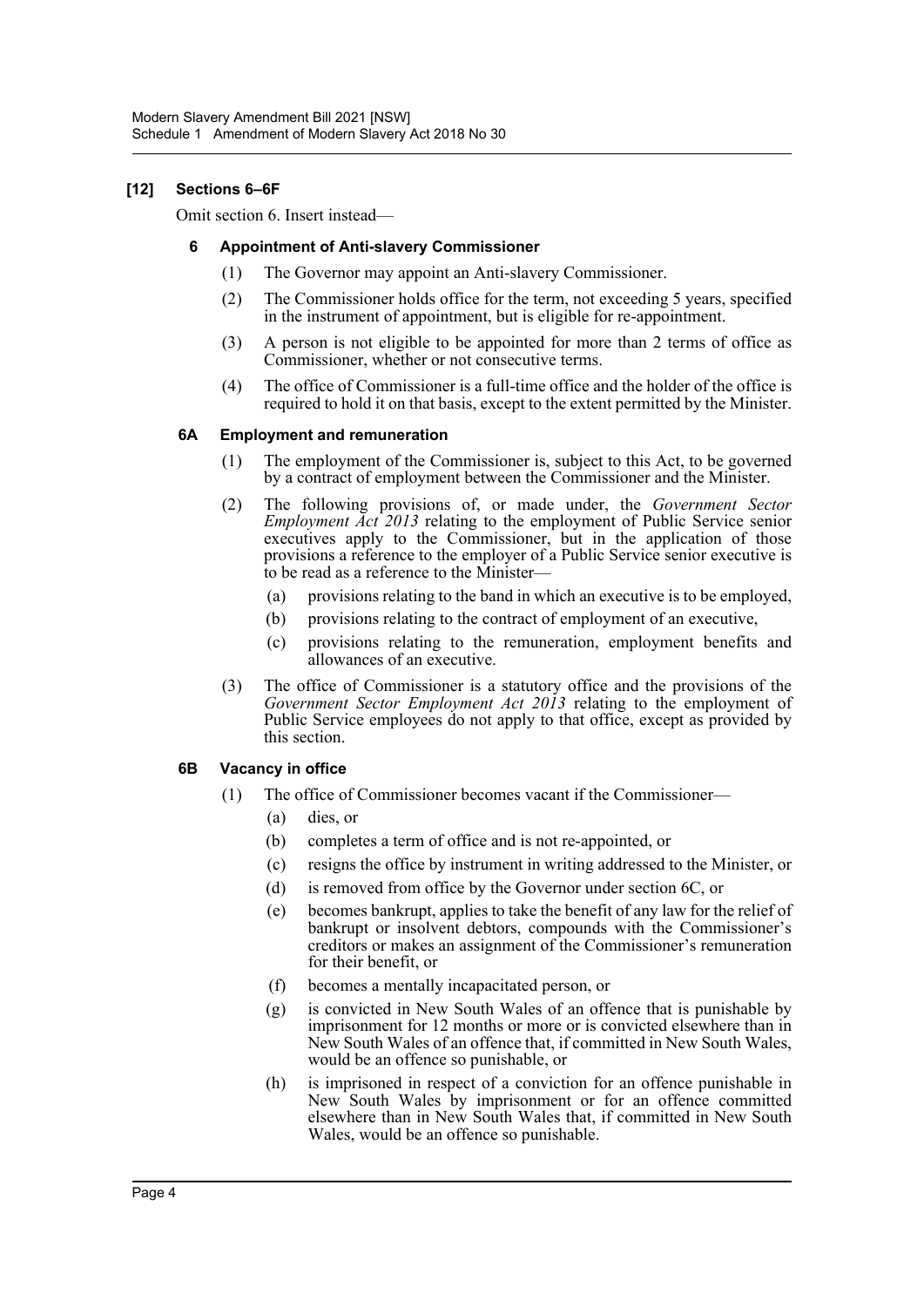(2) If the office of Commissioner becomes vacant, a person is, subject to this Act, to be appointed to fill the vacancy.

#### **6C Removal from office**

- (1) The Governor may remove the Commissioner from office, but only for incompetence, incapacity or misbehaviour.
- (2) The Commissioner cannot be removed from office under the *Government Sector Employment Act 2013*, Part 6.

## **6D Acting Commissioner**

- (1) The Minister may appoint a person to act as the Commissioner during the illness or absence of the Commissioner or during a vacancy in the office of Commissioner.
- (2) A person, while acting as Commissioner, has and may exercise the functions of the Commissioner and is taken to be the Commissioner.
- (3) The Minister may, at any time, remove a person from office as acting Commissioner.
- (4) An acting Commissioner is entitled to be paid the remuneration, including travelling and subsistence allowances, that the Minister may from time to time determine.
- (5) A person must not be appointed to act as the Commissioner for a period that exceeds 6 months or that in total exceeds 6 months in any 12-month period.

## **[13] Section 7**

Omit the section. Insert instead—

#### **7 Independence of Commissioner**

The Commissioner is not subject to the control and direction of the Minister in respect of the exercise of the Commissioner's functions under this Act.

#### **[14] Section 9 General functions of Commissioner**

Omit "government and non-government agencies and other bodies and persons" from section  $\overline{9}(1)(d)$ .

Insert instead "persons and organisations".

#### **[15] Section 9(1)(e)**

Omit "and commercial organisations".

#### **[16] Section 9(3)**

Omit "or non-government".

#### **[17] Section 11 Strategic plan**

Omit "*National Action Plan to Combat Human Trafficking and Slavery 2015–19* launched by the Minister for Justice of the Commonwealth in  $2014$ <sup>35</sup> from section 11(5)(a).

Insert instead "*National Action Plan to Combat Modern Slavery 2020–25* launched by the Assistant Minister for Customs, Community Safety and Multicultural Affairs on 9 December 2020".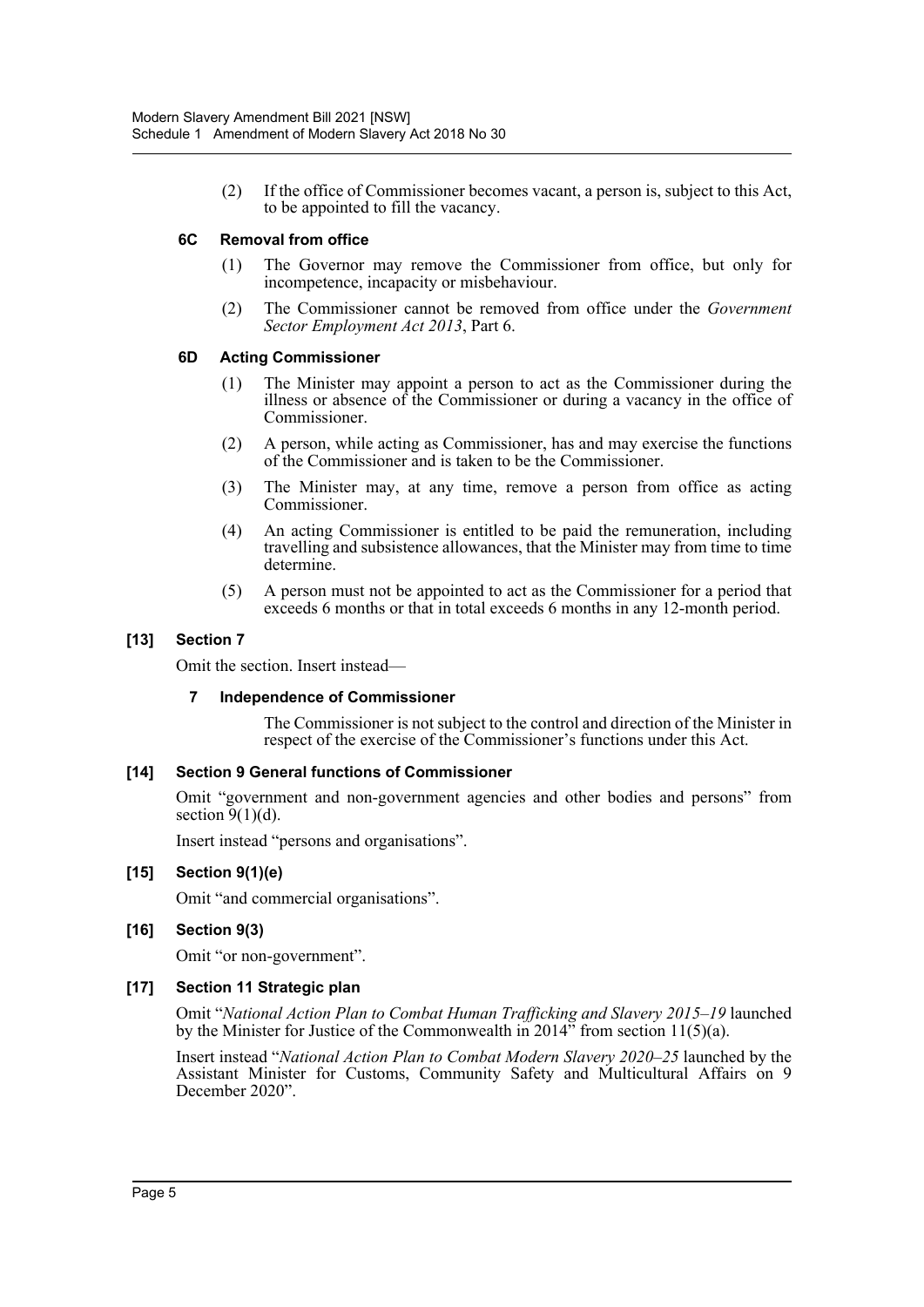#### **[18] Section 12 Commissioner's public awareness and advice functions generally**

Omit "a government or non-government agency or other body or organisation" from section 12(d).

Insert instead "another person or body".

## **[19] Sections 13(2) and 19(3)(c) and Schedule 5**

Omit "Department of Family and Community Services" wherever occurring.

Insert instead "Department of Communities and Justice".

#### **[20] Section 13 Referral of matters to police and other agencies in the State and elsewhere**

Omit "under this section" from section 13(4). Insert instead "under this Act".

## **[21] Section 14 Co-operation between the Commissioner and New South Wales agencies**

Omit section 14(1). Insert instead—

(1) Government agencies of the State and persons and bodies that provide services to, or advocate for, victims of modern slavery in the State must work in co-operation with the Commissioner in the exercise of the Commissioner's functions.

#### **[22] Section 14(2)**

Omit ", subject to any duty of confidentiality imposed by law,".

#### **[23] Section 14(5)**

Omit "under this section". Insert instead "under this Act".

#### **[24] Section 15, heading**

Omit the heading. Insert instead—

#### **15 Co-operation with other persons and organisations**

#### **[25] Section 15(1)**

Omit "government and non-government agencies, and such other persons, bodies and organisations as".

Insert instead "the persons and organisations that".

#### **[26] Section 15(2)**

Omit "government and non-government agencies and such other persons, bodies and organisations as".

Insert instead "the persons and organisations that".

#### **[27] Sections 16 and 16A**

Omit section 16. Insert instead—

#### **16 Personal liability—co-operation with Commissioner**

- (1) No criminal or civil liability, apart from under this Act, attaches to a person for the following—
	- (a) compliance, or purported compliance in good faith, with a requirement made under this Act,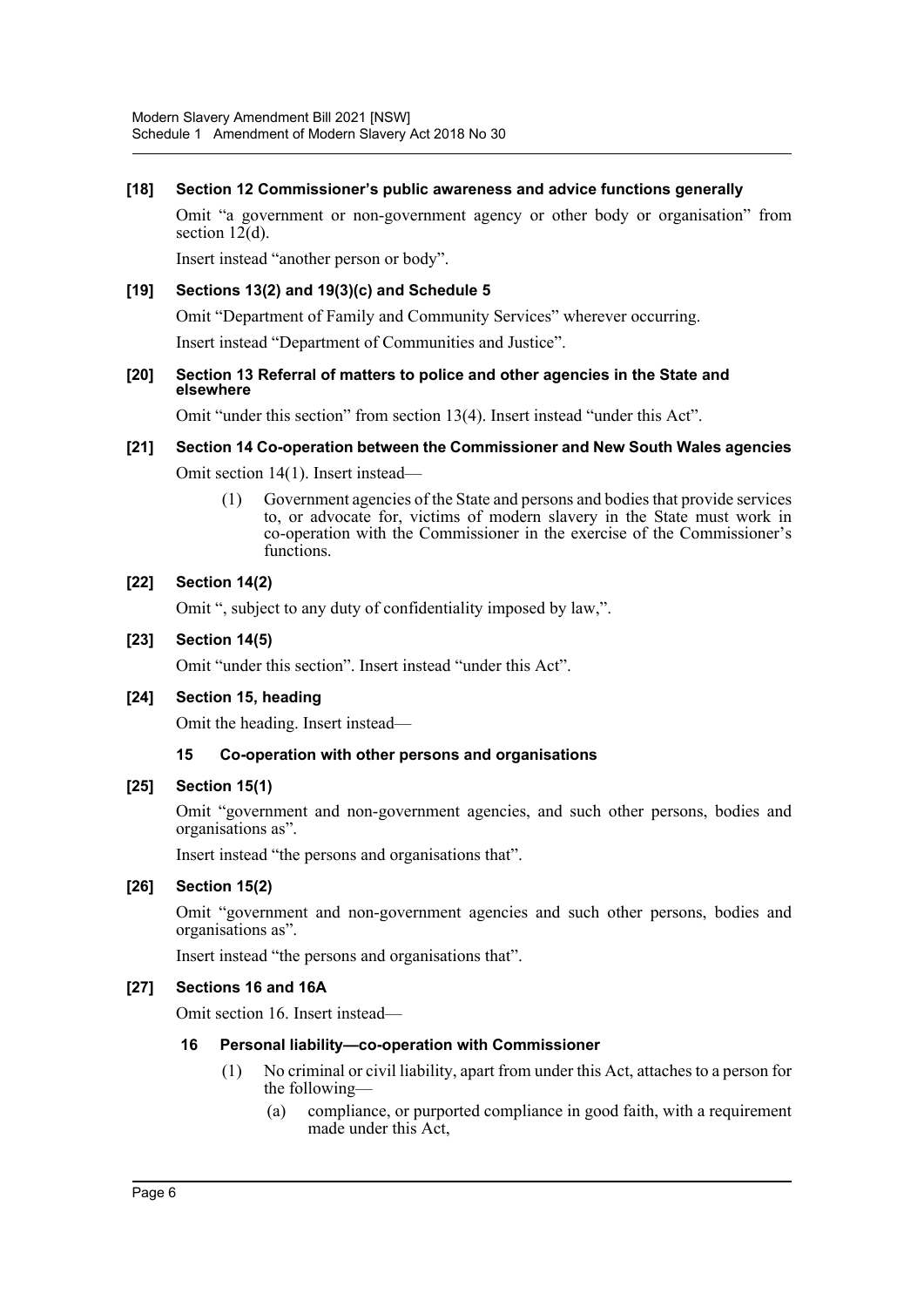- (b) providing information to the Commissioner.
- (2) Without limiting subsection (1), if a person provides information, a document or other thing to the Commissioner, no civil liability attaches to the person for doing so, whether the liability would arise under a contract or otherwise.
- (3) If information, a document or other thing is provided to the Commissioner, no liability for defamation or other civil liability is incurred because of the provision of the information, document or thing.

## **16A Personal liability—Commissioner and others**

- (1) A matter or thing done or omitted to be done by the Commissioner or a person acting under the direction of the Commissioner does not, if the matter or thing was done or omitted to be done in good faith for the purpose of exercising a function under this Act or under another law, subject the Commissioner or person so acting personally to an action, liability, claim or demand.
- (2) However, the liability attaches instead to the Crown.

## **[28] Section 19 Annual and other reports to Parliament**

Omit ", workers in non-government agencies" from section 19(3)(a).

## **[29] Section 20**

Omit the section. Insert instead—

#### **20 Reports under Children and Young Persons (Care and Protection) Act 1998 and Crimes Act 1900**

- (1) Information obtained by the Commissioner while exercising the Commissioner's functions may be used for the following purposes—
	- (a) making a report to the Secretary of the Department of Communities and Justice under the *Children and Young Persons (Care and Protection) Act 1998*, section 24,
	- (b) bringing information to the attention of a member of the NSW Police Force that might be of material assistance in securing the apprehension of an offender, or the prosecution or conviction of an offender, for a child abuse offence within the meaning of the *Crimes Act 1900*, section 316A.
- (2) The Commissioner must use the information for those purposes if the Commissioner has reasonable grounds to suspect that a child or young person, or a class of children or young persons, is at risk of significant harm.

## **[30] Section 24 Transparency of supply chain**

Omit the section.

## **[31] Section 25 Government agency procurement**

Omit "the procurement of goods and services by government agencies".

Insert instead "goods and services procured by government agencies".

## **[32] Sections 25A and 25B**

Insert after section 25—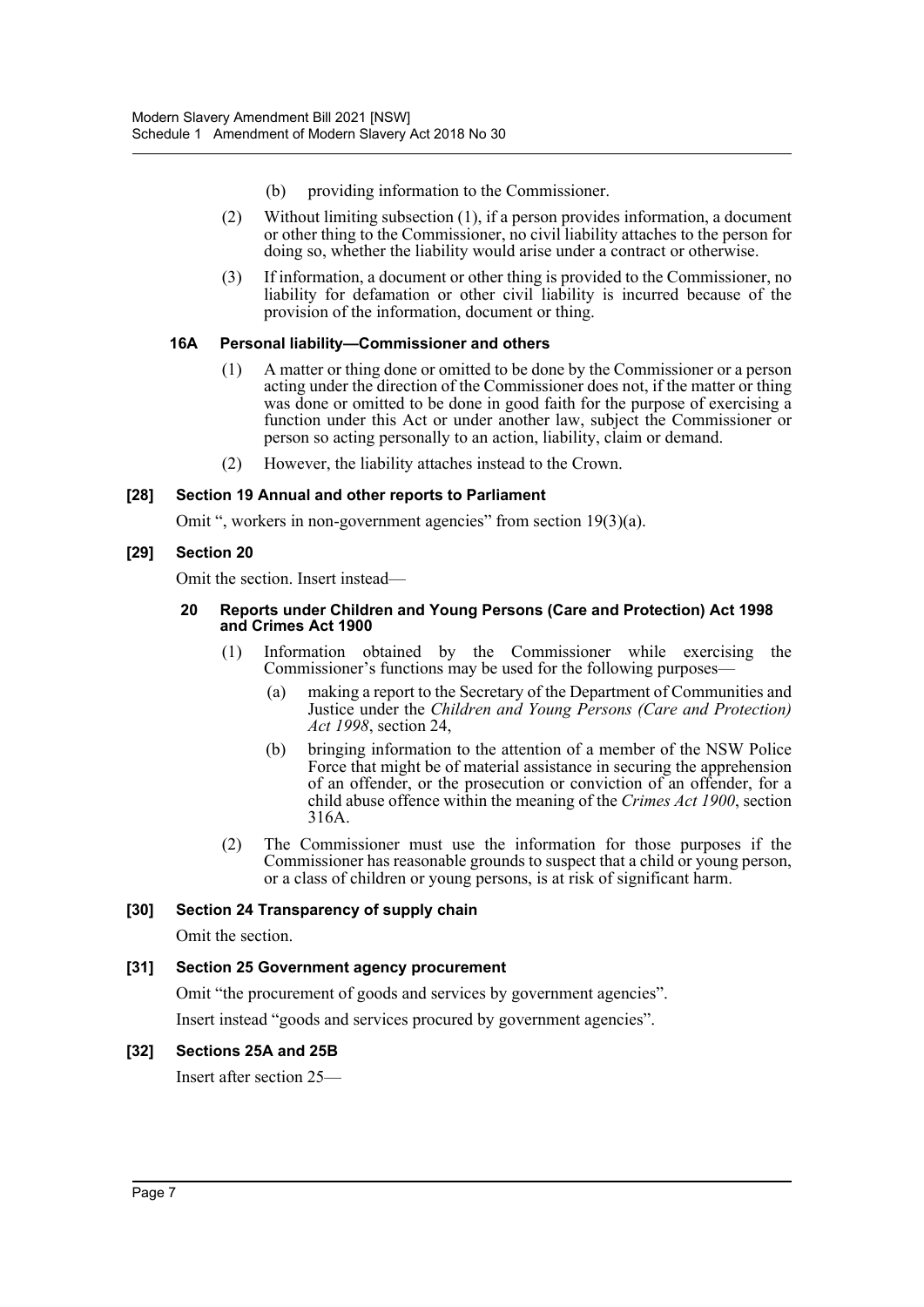#### **25A State owned corporations must make voluntary modern slavery statements if not already required**

- (1) This section applies to a State owned corporation that is not a reporting entity within the meaning of the *Modern Slavery Act 2018* of the Commonwealth. **Note—** See the *Modern Slavery Act 2018* of the Commonwealth, section 5 for the meaning of "reporting entity" under that Act.
- (2) A State owned corporation to which this section applies must volunteer to comply with the requirements of the *Modern Slavery Act 2018* of the Commonwealth, as referred to in that Act, section 6, if it is eligible to do so. **Note—** A corporation that volunteers under the *Modern Slavery Act 2018* of the Commonwealth, section 6 is a reporting entity for the purposes of that Act.
- (3) A State owned corporation that has volunteered under subsection (2) must not revoke a notice given under the *Modern Slavery Act 2018* of the Commonwealth, section 6.

#### **25B State owned corporations must publish Commonwealth modern slavery statements**

As soon as is practicable after giving the Minister, within the meaning of the *Modern Slavery Act 2018* of the Commonwealth, a modern slavery statement under that Act, a State owned corporation must—

- (a) publish a copy of the modern slavery statement on a publicly accessible website kept by the corporation, and
- (b) give the Commissioner written notice that the statement has been published.

## **[33] Section 26 Public register**

Omit section  $26(1)(a)$  and (b).

## **[34] Section 26(1)(c1)–(e)**

Insert at the end of section  $26(1)(c)$ —

, and

- (c1) identifies any State owned corporation that has failed to provide the Minister, within the meaning of the *Modern Slavery Act 2018* of the Commonwealth, with a modern slavery statement for a reporting period under that Act, and
- (d) includes other information the Commissioner thinks appropriate, and
- (e) includes other information required by the regulations to be recorded on the register.

## **[35] Section 26(3)**

Insert after section 26(2)—

- (3) The regulations may—
	- (a) require government agencies to give specified information to the Commissioner for inclusion on the register, and
	- (b) specify the way the information is to be given to the Commissioner.

## **[36] Section 27 Codes of practice**

Omit section 27(1). Insert instead—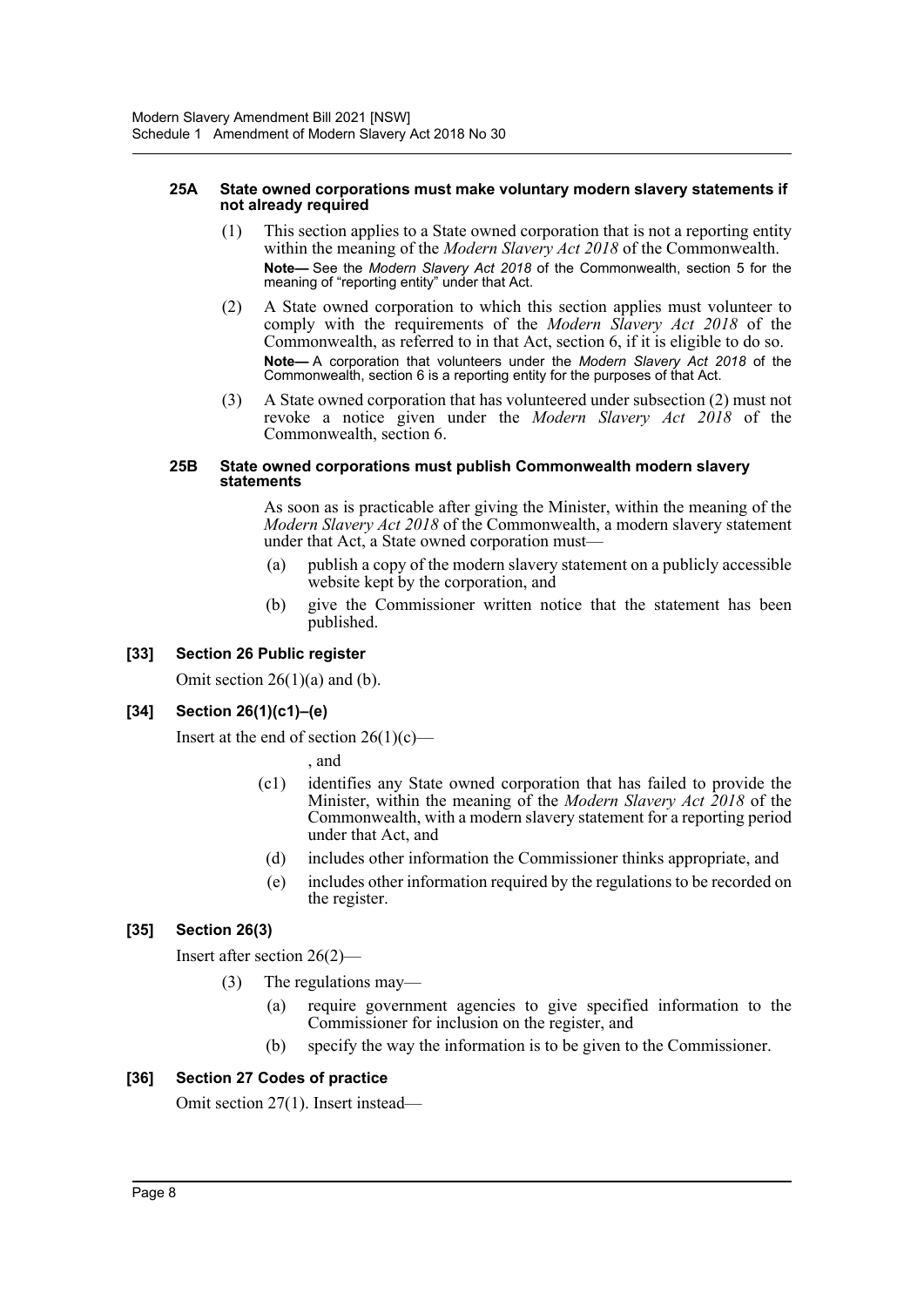(1) The Commissioner may develop, and make publicly available, codes of practice for the purpose of providing guidance in identifying modern slavery taking place within the supply chains of organisations and steps that can be taken to remediate or monitor identified risks.

#### **[37] Section 28 Commissioner's public awareness and advice functions—supply chains**

Omit "government and non-government agencies" wherever occurring in section 28(1) and (2).

Insert instead "organisations".

#### **[38] Section 28(1)**

Omit "encouraging agencies". Insert instead "encouraging organisations".

## **[39] Part 4 Court orders**

Omit the Part.

## **[40] Section 33**

Omit the section. Insert instead—

#### **33 Nature of proceedings for offences**

Proceedings for an offence under this Act or the regulations may be dealt with summarily before the Local Court.

## **[41] Sections 35 and 36**

Insert after section 34—

#### **35 Commissioner of Police to provide certain information**

- (1) The Commissioner of Police is, on request or in accordance with arrangements with the Commissioner, to provide the Commissioner with information regarding modern slavery and victims of modern slavery.
- (2) The Commissioner is not to disclose information provided under this section except with the written consent of the Commissioner of Police.
- (3) The Commissioner of Police is not required to provide information under this section if the Commissioner of Police reasonably believes that to do so would—
	- (a) prejudice the investigation of a contravention, or possible contravention, of a law in a particular case, or
	- (b) prejudice a coronial inquest or inquiry, or
	- (c) prejudice care proceedings, or
	- (d) contravene legal professional or client legal privilege, or
	- (e) enable the existence or identity of a confidential source of information in relation to the enforcement or administration of a law to be ascertained, or
	- (f) endanger a person's life or physical safety, or
	- (g) prejudice the effectiveness of a lawful method or procedure for preventing, detecting, investigating or dealing with a contravention, or possible contravention, of a law, or
	- (h) not be in the public interest.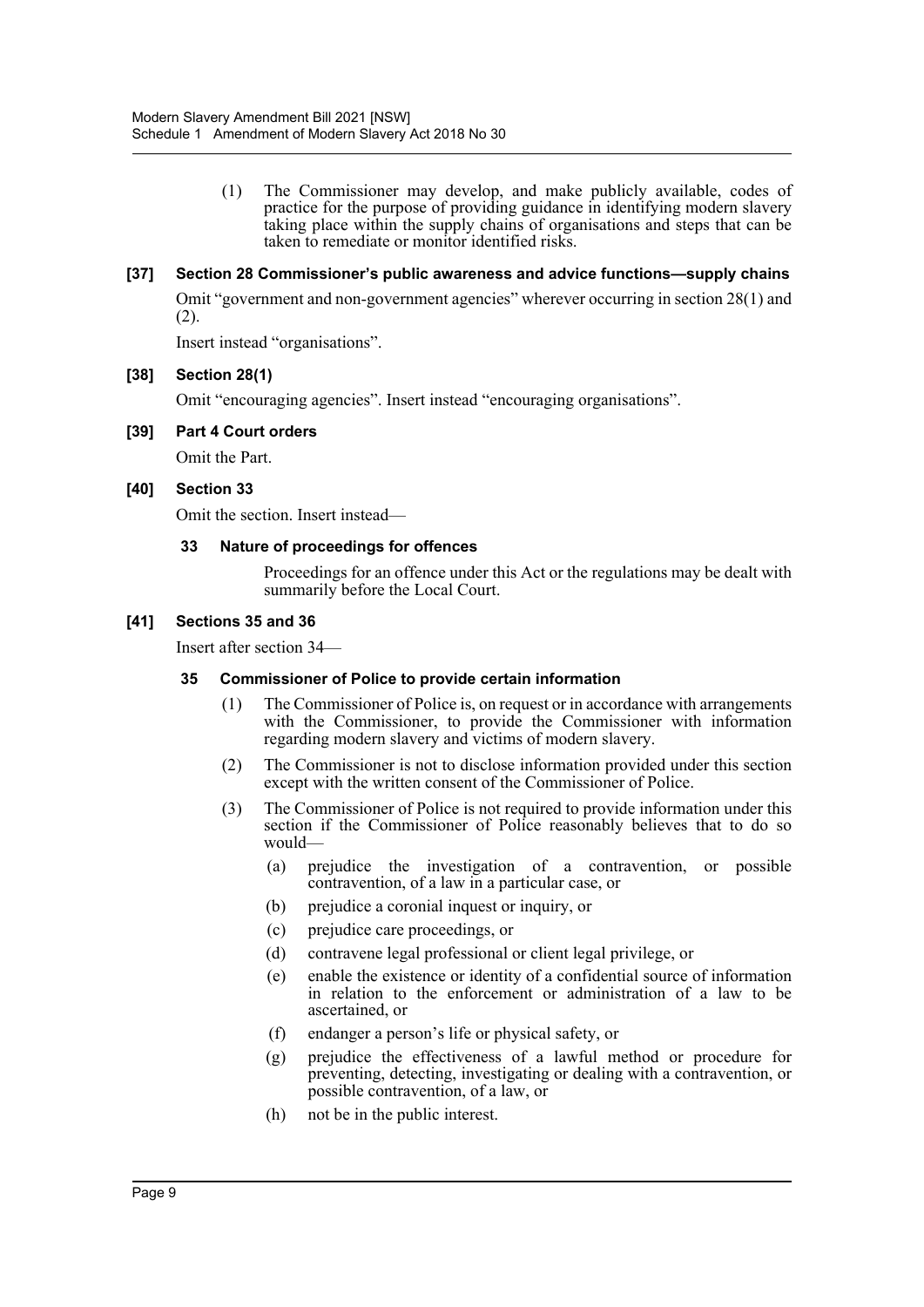(4) If the Commissioner of Police refuses to provide information in accordance with a request or arrangements under this section, the Commissioner of Police must, at the time the Commissioner of Police notifies the Commissioner of the refusal, provide the Commissioner with reasons in writing for the refusal.

## **36 Review of Act**

- (1) The Modern Slavery Committee—
	- (a) is to review this Act to determine whether the policy objectives of the Act remain valid and whether the terms of the Act remain appropriate for securing the objectives, and
	- (b) while undertaking the review, may investigate any other related matter the Committee considers appropriate.
- (2) The review is to be undertaken as soon as possible after the period of 12 months from the commencement of this Act.
- (3) A report on the outcome of the review and related investigations is to be tabled in each House of Parliament within 24 months from the commencement of this Act.

## **[42] Schedule 2 Offences**

Insert ", but only in relation to tissue that is an organ" after "32" in the matter relating to the *Human Tissue Act 1983*.

## **[43] Schedule 2**

Insert in appropriate order in the matter relating to the Commonwealth Criminal Code—

- 271.7B Offence of organ trafficking—entry into and exit from Australia
- 271.7C Organ trafficking—aggravated offence
- 271.7D Offence of domestic organ trafficking
- 271.7E Domestic organ trafficking—aggravated offence

#### **[44] Schedule 3 Savings, transitional and other provisions**

Omit clause 1. Insert instead—

#### **1 Regulations**

- (1) The regulations may contain provisions of a savings or transitional nature consequent on the commencement of—
	- (a) a provision of this Act, or
	- (b) a provision amending this Act.
- (2) A savings or transitional provision consequent on the commencement of a provision must not be made more than 2 years after that commencement.
- (3) A savings or transitional provision made consequent on the commencement of a provision is repealed 2 years after that commencement.
- (4) A savings or transitional provision made consequent on the commencement of a provision may take effect before that commencement but not before—
	- (a) for a provision of this Act—the date of assent to this Act, or
	- (b) for a provision amending this Act—the date of assent to the amending Act.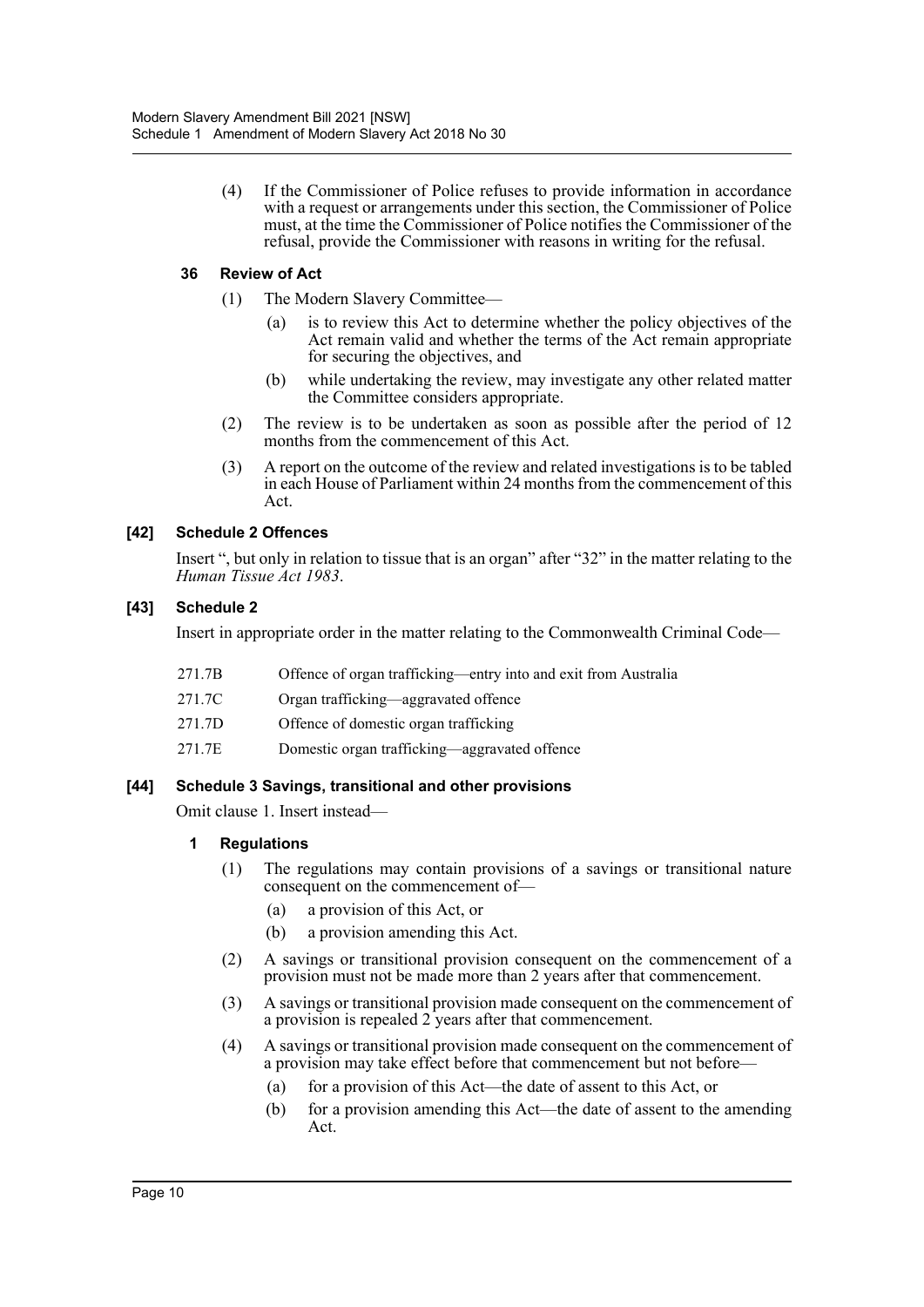- (5) A savings or transitional provision taking effect before its publication on the NSW legislation website does not—
	- (a) affect the rights of a person existing before the publication in a way prejudicial to the person, or
	- (b) impose liabilities on a person for anything done or omitted to be done before the publication.
- (6) In this clause—

*person* does not include the State or an authority of the State.

## **[45] Schedule 4 Amendment of Crimes Act 1900 No 40**

Omit Schedule 4[2], section 91G(3A). Insert instead—

- (3A) In this section, *circumstances of aggravation* means circumstances in which—
	- (a) the alleged victim is under 10 years of age, or
	- (b) at the time of, or immediately before or after, the commission of the offence, the alleged offender intentionally or recklessly inflicts actual bodily harm on the alleged victim or any other person who is present or nearby, or
	- (c) at the time of, or immediately before or after, the commission of the offence, the alleged offender threatens to inflict actual bodily harm on the alleged victim or any other person who is present or nearby by means of an offensive weapon or instrument, or
	- (d) the alleged offender is in the company of another person or persons, or
	- (e) the alleged victim is, whether generally or at the time of the commission of the offence, under the authority of the alleged offender, or
	- (f) the alleged victim has a serious physical disability, or
	- (g) the alleged victim has a cognitive impairment, or
	- (h) the alleged offender took advantage of the alleged victim being under the influence of alcohol or a drug in order to commit the offence, or
	- (i) the alleged offender deprives the alleged victim of his or her liberty for a period before or after the commission of the offence, or
	- (j) the alleged offender breaks and enters into a dwelling-house or other building with the intention of committing the offence or another serious indictable offence.

## **[46] Schedule 4[2A]**

Insert after Schedule 4[2]—

#### **[2A] Section 91HB**

Renumber section 91HAA as section 91HB and move to its appropriate location.

#### **[47] Schedule 4[7], section 93AB(1)**

Insert ", in New South Wales" after "if".

#### **[48] Schedule 4[7], section 93AC(2)**

Omit the subsection. Insert instead—

(2) For the purposes of this section, a child enters into a *forced marriage* if— (a) the child enters into the marriage without freely and fully consenting—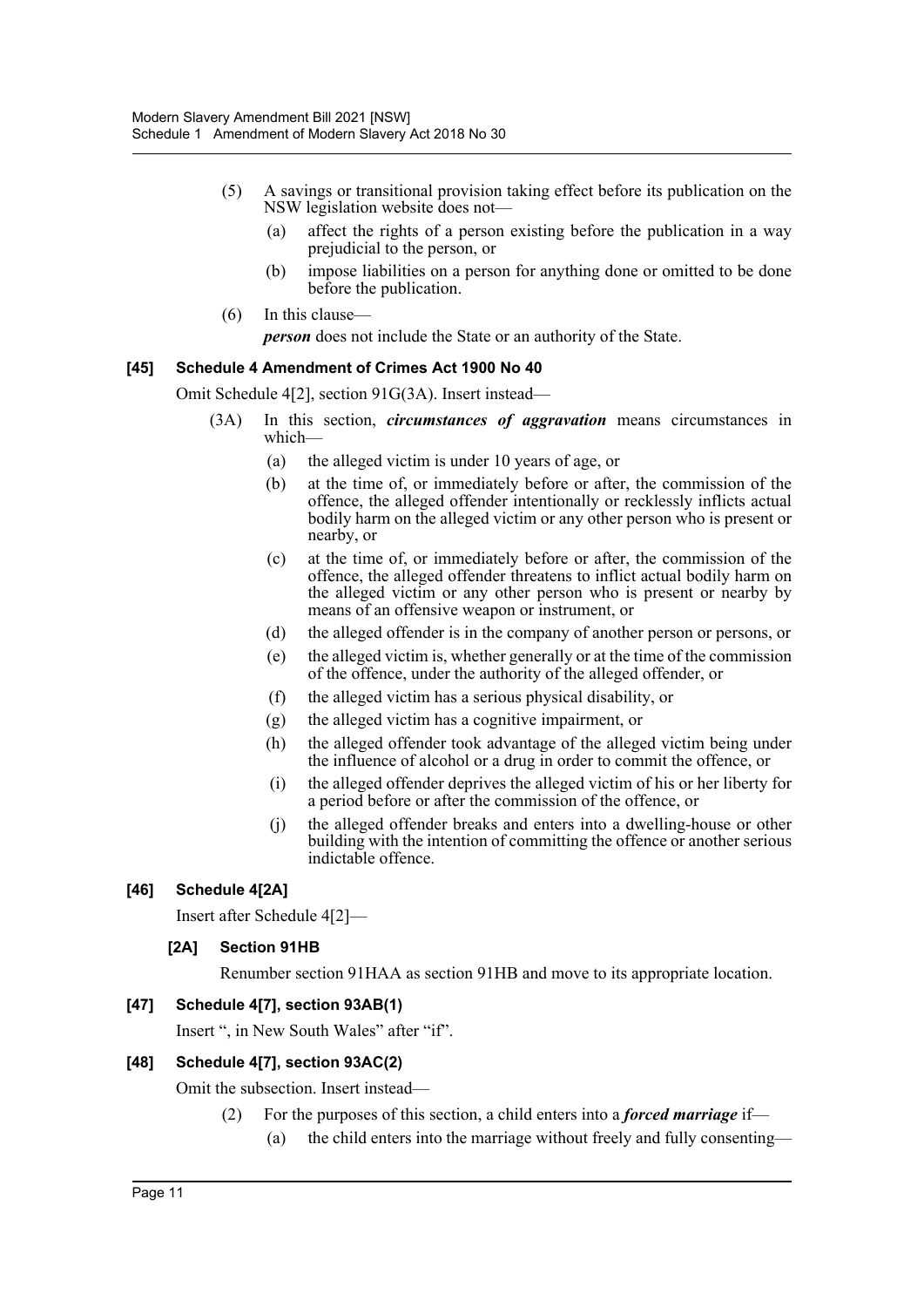- (i) because of the use of coercion, threat or deception, or
- (ii) because the child was incapable of understanding the nature and effect of the marriage ceremony, or
- (b) when the marriage is entered into, the child is under 16 years of age.

## **[49] Schedule 4[7], section 93AC(4) and (5)**

Omit the subsections. Insert instead—

- (4) A person is guilty of an offence if the person—
	- (a) enters into a marriage with a child, and
	- (b) knows that it is a forced marriage, and
	- (c) is not a victim of the forced marriage.

Maximum penalty—imprisonment for 9 years.

- (5) For the purposes of subsection  $(2)(a)(i)$ , the subparagraph applies whether the use of the coercion, threat or deception—
	- (a) is by another party to the marriage or by another person, or
	- (b) is against the child or another person.

## **[50] Schedule 5 Amendment of other Acts and regulations**

Insert before Schedule 5.3[1]—

## **[1A] Section 3 Definitions**

Insert in alphabetical order in section 3(1)—

*Commonwealth Criminal Code* means the Criminal Code set out in the Schedule to the *Criminal Code Act 1995* of the Commonwealth.

## **[51] Schedule 5.3[1] and [5]**

Insert "or the Commonwealth Criminal Code, section 270.7B (Forced marriage offences)" after "of the *Crimes Act 1900*" wherever occurring.

#### **[52] Schedule 5.3[3], section 7(1)(d) and (e)**

Omit section 7(1)(d). Insert instead—

- (d) conduct amounting to the coercion or deception of, or a threat to, a child to enter into a forced marriage within the meaning of the *Crimes Act 1900*, section 93AC, or
- (e) conduct amounting to the coercion or deception of, or a threat to, a person to enter into a forced marriage within the meaning of the Commonwealth Criminal Code, section 270.7A (Definition of forced marriage).

## **[53] Schedule 5.3[4], section 35(2A)**

Omit section 35(2A). Insert instead—

(2A) Without limiting the generality of subsection (2)(f), an apprehended violence order may prohibit behaviour of the defendant that might coerce, threaten or deceive the protected person to enter into a forced marriage within the meaning of the *Crimes Act 1900*, section 93AC or the Commonwealth Criminal Code, section 270.7A (Definition of forced marriage).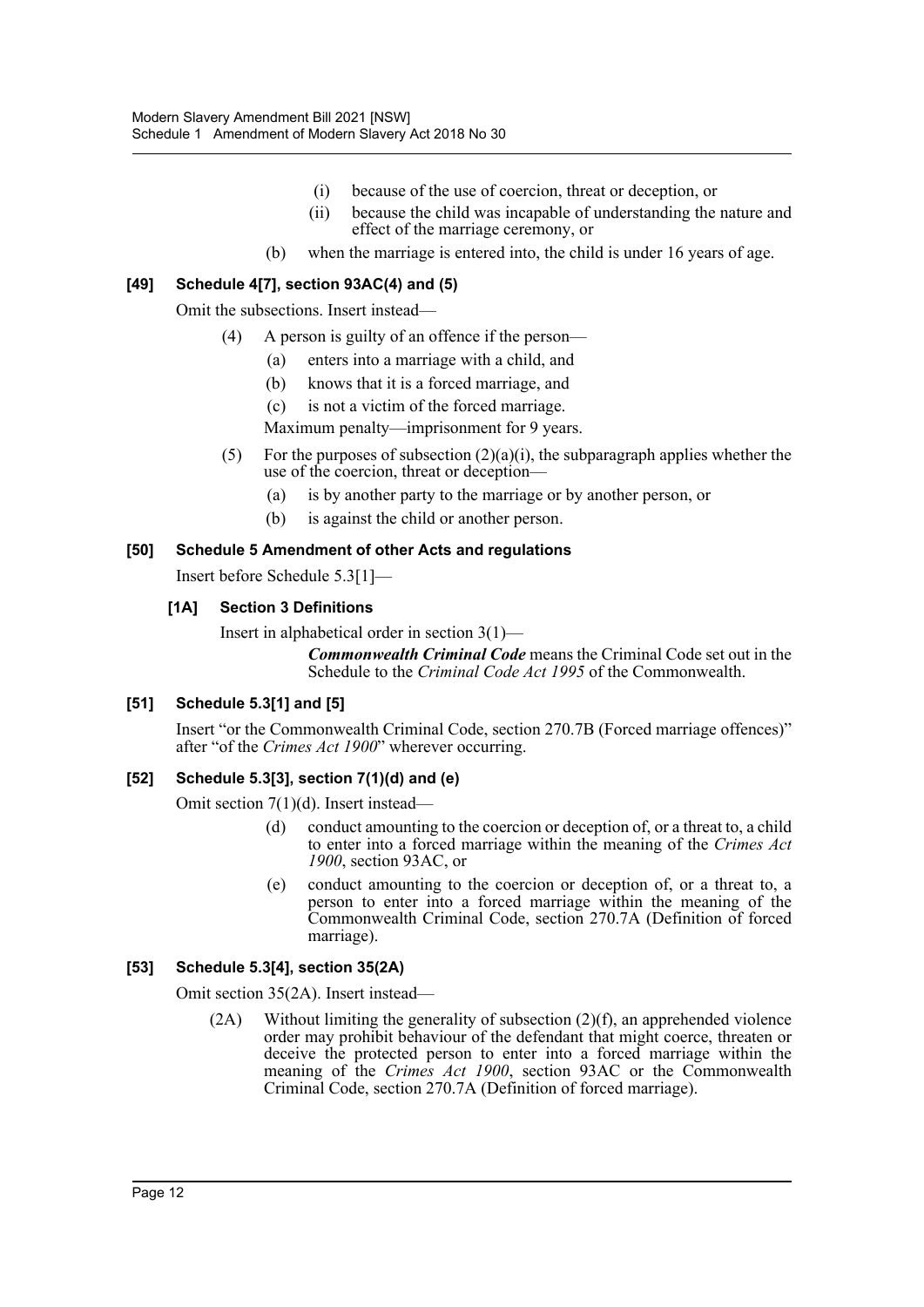## **[54] Schedule 5.3[8], section 48(2)(c)**

Insert "or the Commonwealth Criminal Code, section 270.7A (Definition of forced marriage)" after "the *Crimes Act 1900*".

#### **[55] Schedule 5.3A**

Insert after Schedule 5.3—

# **5.3A Crimes (High Risk Offenders) Act 2006 No 7**

## **Section 5 Definitions of "serious sex offence" and "offence of a sexual nature"**

Insert after section  $5(2)(a)$ —

(a1) an offence under the *Crimes Act 1900*, Part 3, Division 10A,

## **[56] Schedule 5.4A and 5.4B**

Insert after Schedule 5.4—

## **5.4A Defamation Act 2005 No 77**

## **Schedule 1 Additional publications to which absolute privilege applies**

Insert after clause 34—

#### **35 Matters arising under Modern Slavery Act 2018**

Without limiting section  $27(2)(a)$ –(c), matter that is published—

- (a) to or by the Anti-slavery Commissioner or an acting Anti-slavery Commissioner in their capacity as the Anti-slavery Commissioner or an acting Anti-slavery Commissioner, or
- (b) to a member of staff of the Anti-slavery Commissioner in their capacity as a member, or
- (c) in a strategic plan under the *Modern Slavery Act 2018*, section 11, or
- (d) in a report under the *Modern Slavery Act 2018*, section 13, 19 or 20, or
- (e) in a register under the *Modern Slavery Act 2018*, or
- (f) in annual reporting information under the *Modern Slavery Act 2018*, section 31.

## **5.4B Local Government Act 1993 No 30**

#### **[1] Section 428 Annual reports**

Insert after section 428(4)(b)—

- (c) a statement of the action taken by the council in relation to any issue raised by the Anti-slavery Commissioner during the year concerning the operations of the council and identified by the Commissioner as being a significant issue,
- (d) a statement of steps taken to ensure that goods and services procured by and for the council during the year were not the product of modern slavery within the meaning of the *Modern Slavery Act 2018*.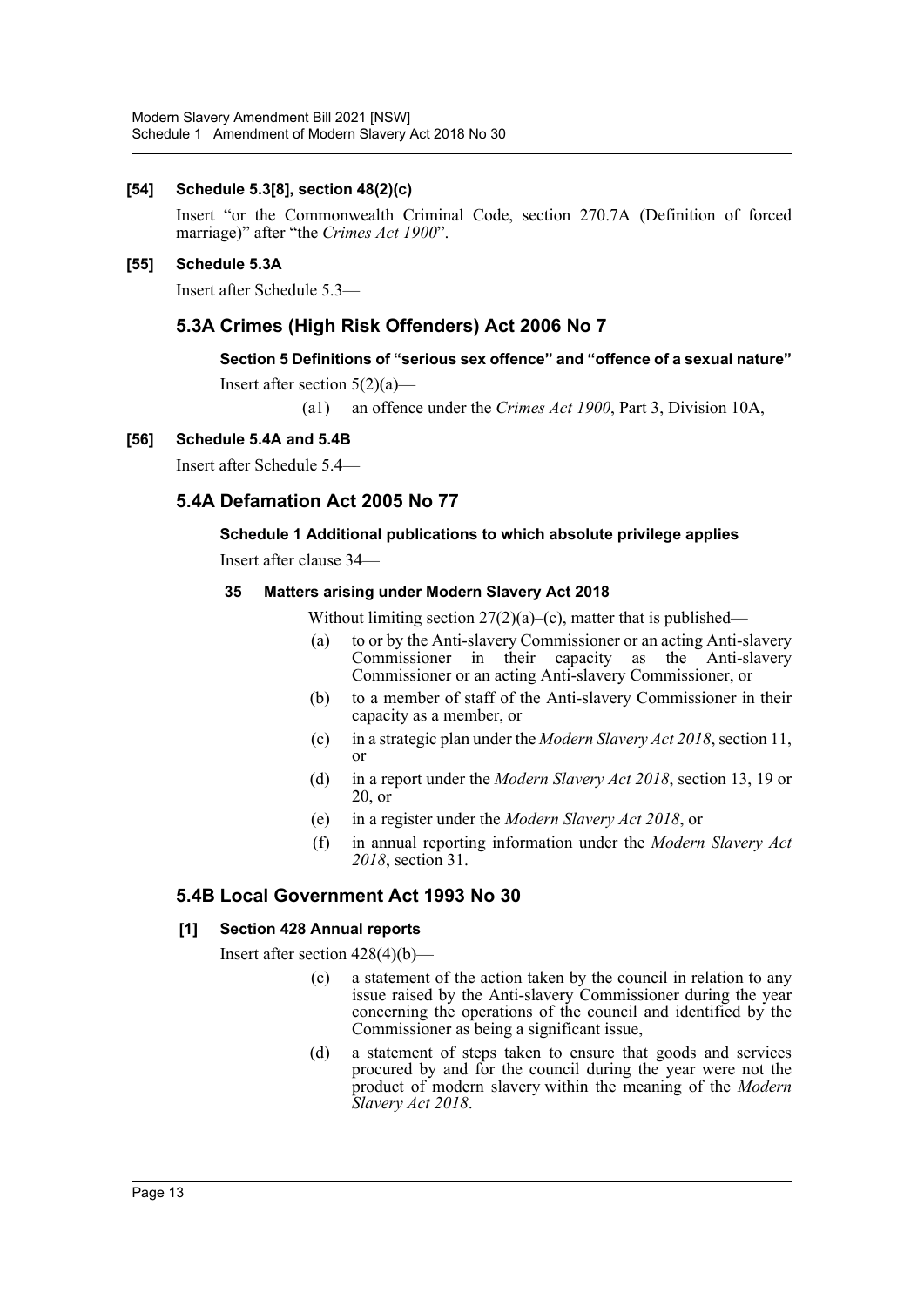## **[2] Section 438ZE**

Insert after section 438ZD—

#### **438ZE Duty to ensure goods and services procured not product of modern slavery**

A council must take reasonable steps to ensure that goods and services procured by and for the council are not the product of modern slavery within the meaning of the *Modern Slavery Act 2018*.

#### **[3] Schedule 8 Savings, transitional and other provisions consequent on the enactment of other Acts**

Insert at the end of the Schedule, with appropriate Part and clause numbering—

# **Part Provisions consequent on enactment of Modern Slavery Amendment Bill 2021**

#### **Annual reporting about modern slavery—s 428(4)(c) and (d)**

Section  $428(4)(c)$  and (d) do not apply to a year commencing before 1 July 2022.

#### **Duty to ensure goods and services procured not product of modern slavery—s 438ZE**

Section 438ZE does not have effect until 1 July 2022.

## **[57] Schedule 5.5, section 38F**

Omit the definition of *government agency*. Insert instead—

*government agency* has the same meaning it has in the *Modern Slavery Act 2018*, but does not include a public or local authority that is constituted by an Act of another jurisdiction that exercises public functions.

## **[58] Schedule 5.5, section 38G(2)**

Omit the subsection. Insert instead—

- (2) In exercising functions under this section, the Auditor-General is to consider whether the government agency—
	- (a) has exercised due diligence in relation to procurement of goods and services, and
	- (b) if the *Public Works and Procurement Act 1912*, Part 11 applies to the procurement of goods and services by or for the government agency, has complied with the directions of the NSW Procurement Board under section  $\overline{175(3)}$ (a1) of that Act.

**Note—** The *Public Works and Procurement Act 1912*, Part 11 does not apply to the procurement of goods and services by or for—

- (a) a local council or other local authority, or
- (b) the Parliament of New South Wales.
- See section 163(2) of that Act.

#### **[59] Schedule 5.6[1]**

Omit the item.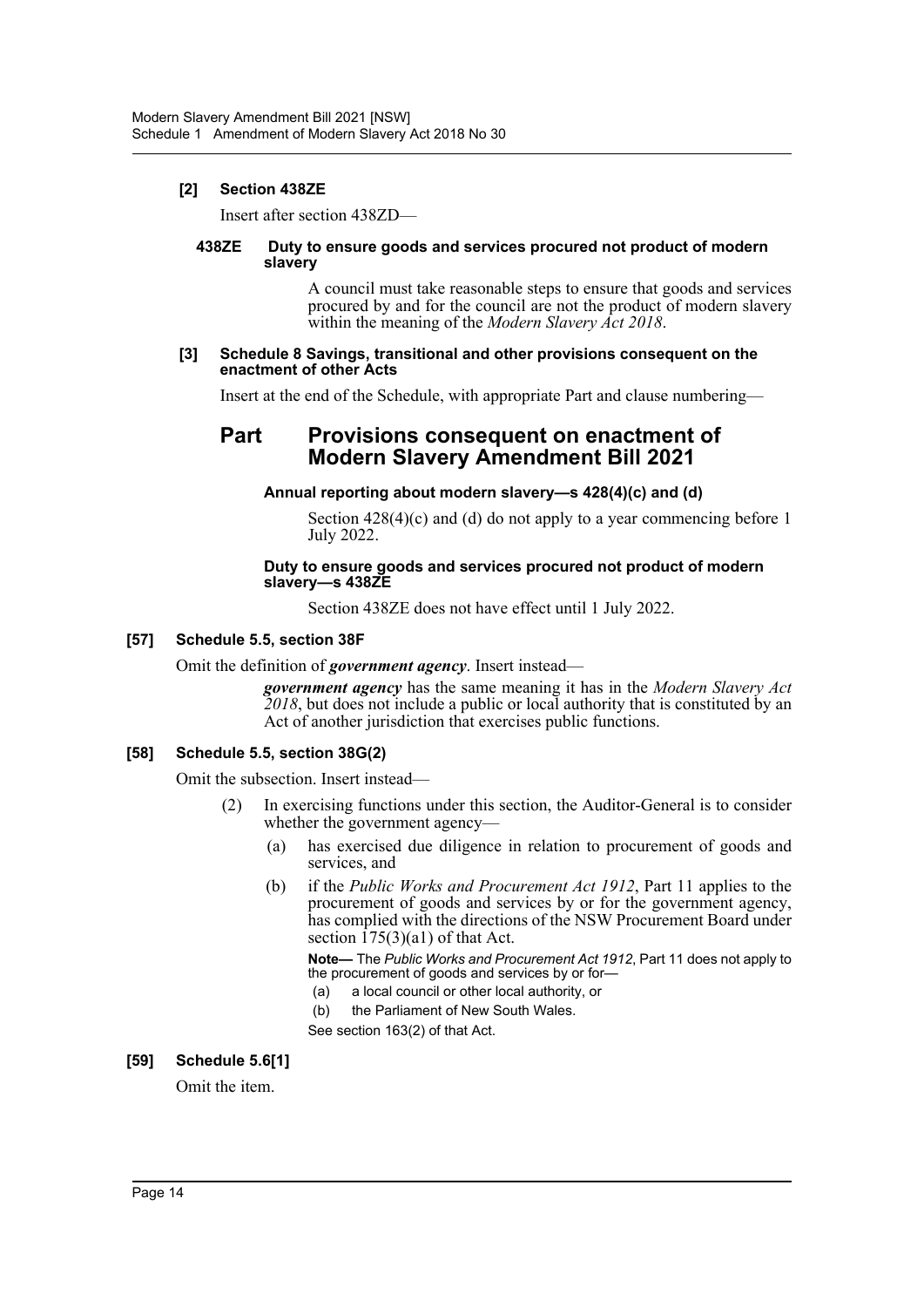## **[60] Schedule 5.7[2A]**

Insert after Schedule 5.7[2]—

## **[2A] Section 18 Definitions**

Insert in alphabetical order *act of modern slavery*—see section 19A.

## **[61] Schedule 5.7[3], section 19A(1)**

Insert "committed in New South Wales" after "related acts".

## **[62] Schedule 5.7[3], section 19A(6)**

Omit "act of violence". Insert instead "act of modern slavery".

## **[63] Schedule 5.7[5A]**

Insert after Schedule 5.7[5]—

# **[5A] Sections 25(1), (4), (6) and (7), 26 and 27**

Insert "or act of modern slavery" after "violence" wherever occurring.

## **[64] Schedule 5.7[6A]**

Insert after Schedule 5.7[6]—

#### **[6A] Section 30A**

Insert after section 30—

#### **30A Victims support where act is both act of violence and modern slavery**

To avoid doubt, if an act is both an act of violence and an act of modern slavery a victim is eligible once for support under the Scheme in relation to the act.

#### **[65] Schedule 5.7[9A] and [9B]**

Insert after Schedule 5.7[9]—

#### **[9A] Sections 34, 35, 36 and 40(5)**

Insert "or act of modern slavery" after "act of violence" wherever occurring.

#### **[9B] Sections 36(2) and 37(a)**

Insert "or acts of modern slavery" after "acts of violence" wherever occurring.

#### **[66] Schedule 5.7[15A]**

Insert after Schedule 5.7[15]—

## **[15A] Section 46 Persons to whom financial support or recognition payment may be made**

Insert "or act of modern slavery" after "act of violence" in section 46(2).